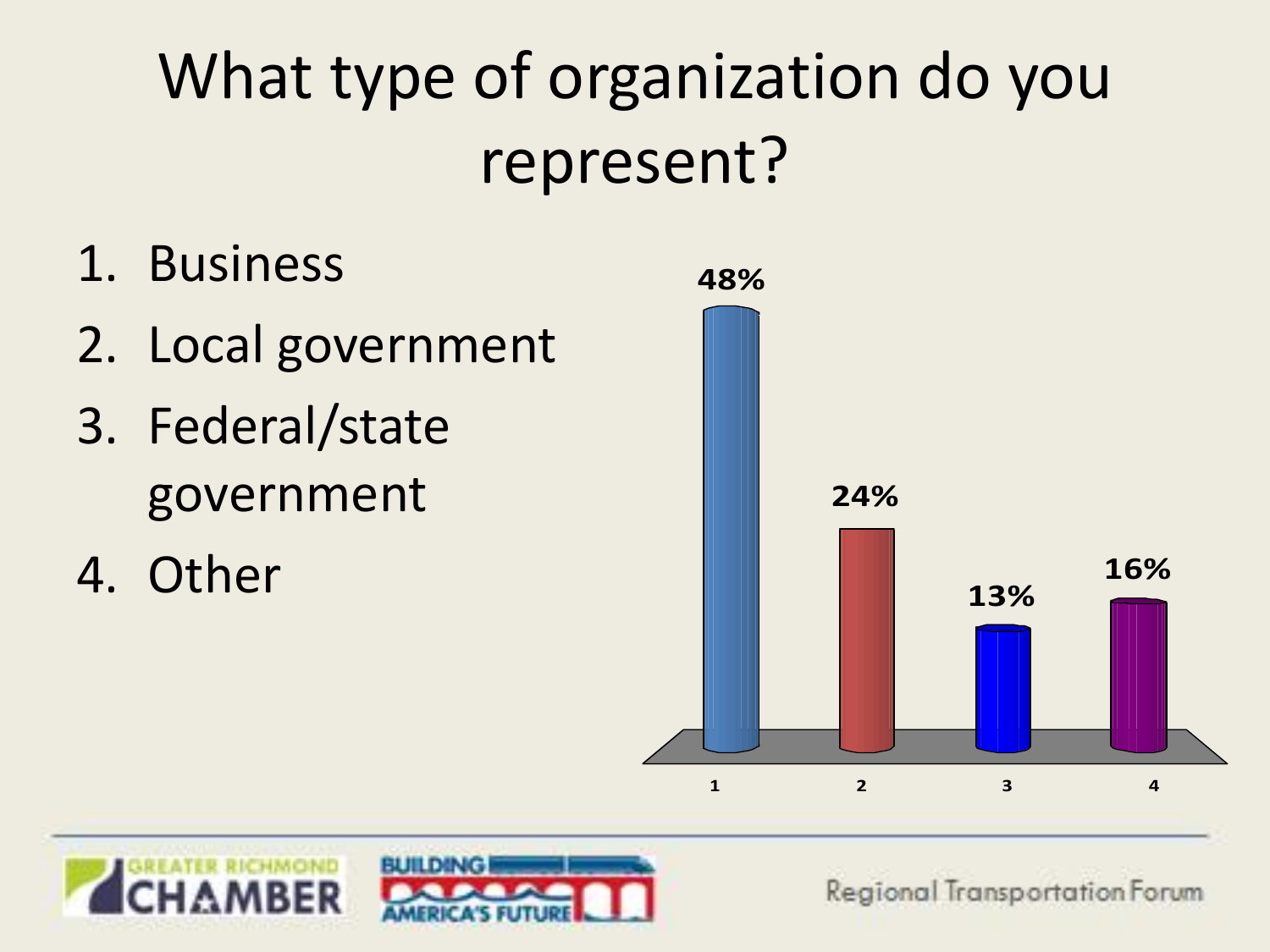What are the top barriers to addressing Virginia's transportation needs? (may select up to 3 answers)

- 1. Lack of federal funds
- 2. Lack of state funds
- 3. Lack of regional coordination
- 4. Lack of public support
- 5. Unchecked growth
- 6. Disconnect between urban, suburban, and rural priorities





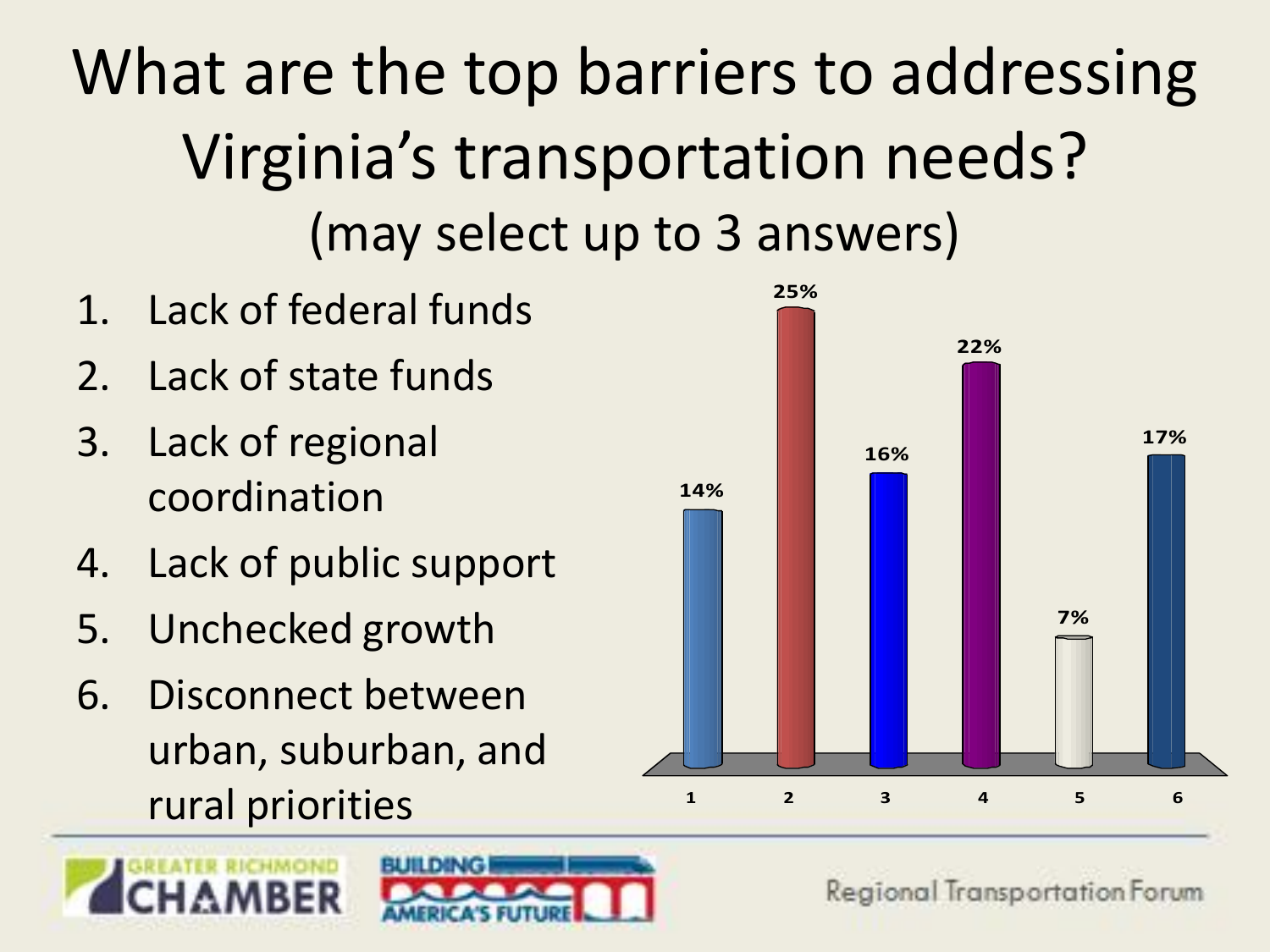What are Virginia's top transportation challenges? (may select up to 3 answers)

- 1. Reducing congestion
- 2. More transit options
- 3. Better planning to reduce sprawl
- 4. Better maintenance of roads and bridges



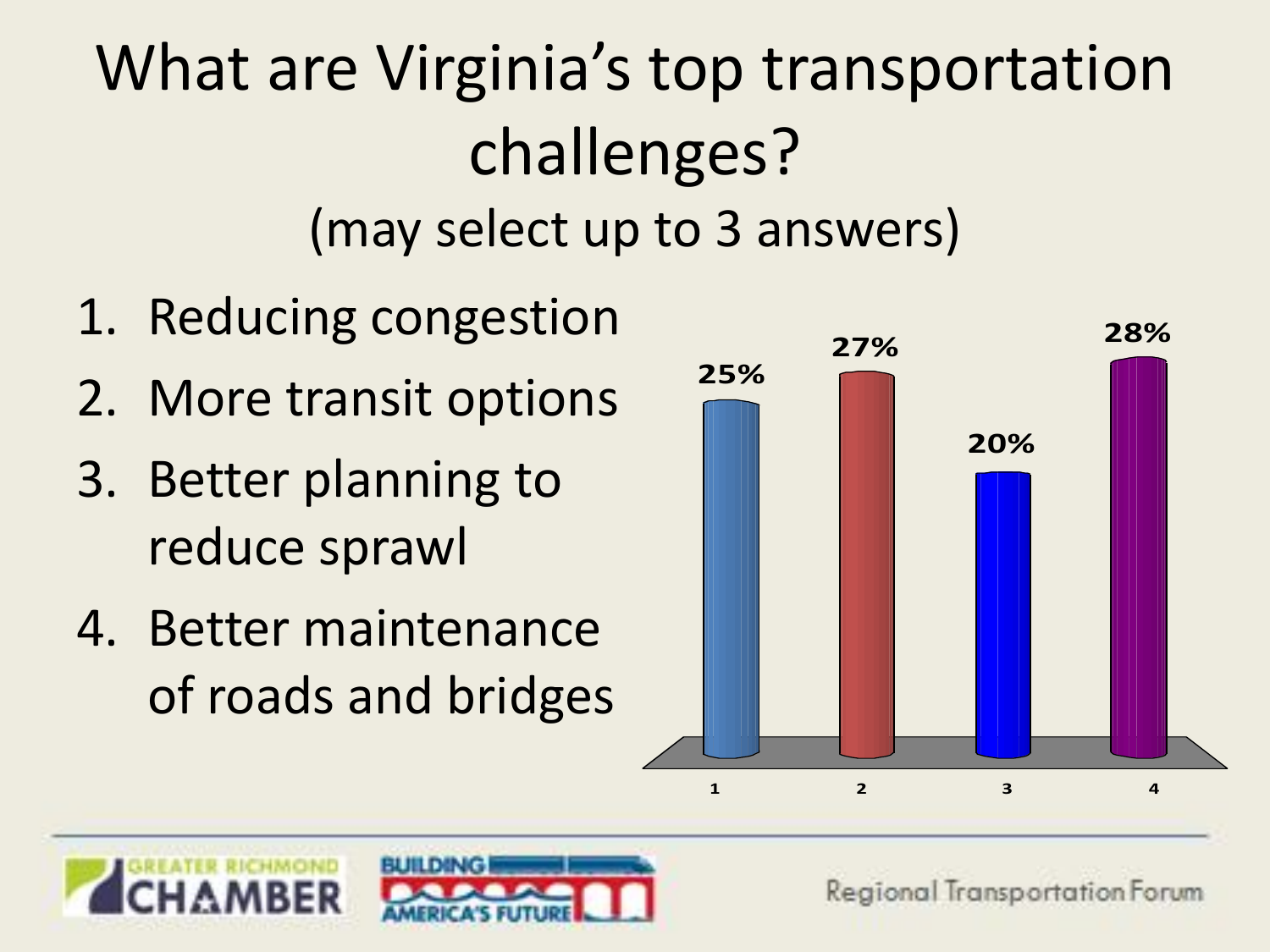If more **federal funding** were invested, which should be the top priorities? (may select up to 3 answers)

- 1. New construction
- 2. Maintenance
- 3. More transportation options
- 4. Higher speed rail
- 5. More predictable travel times
- 6. Safer streets



**25%**

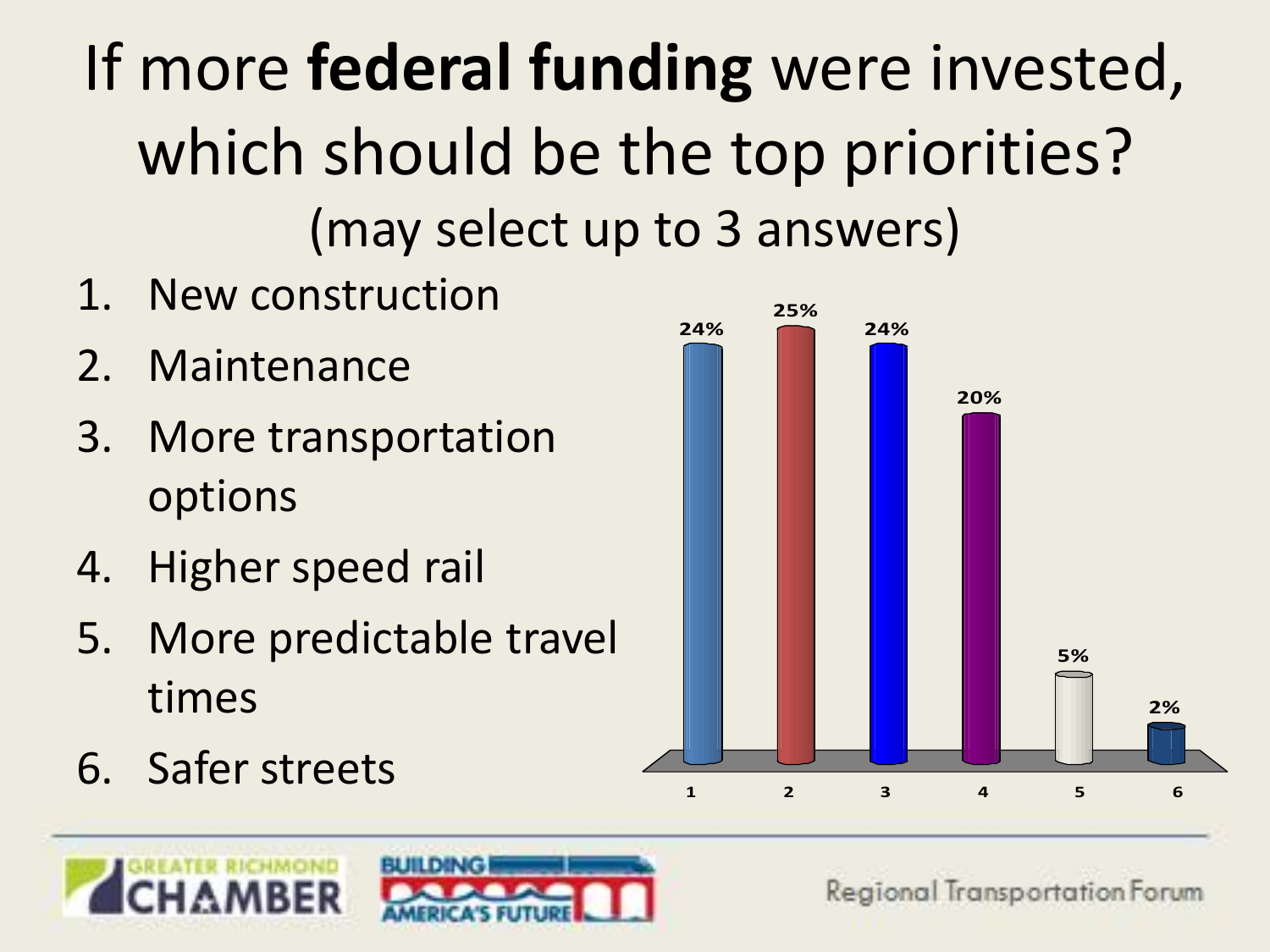### Do you support raising transportation funds through an **increase in the income tax**?



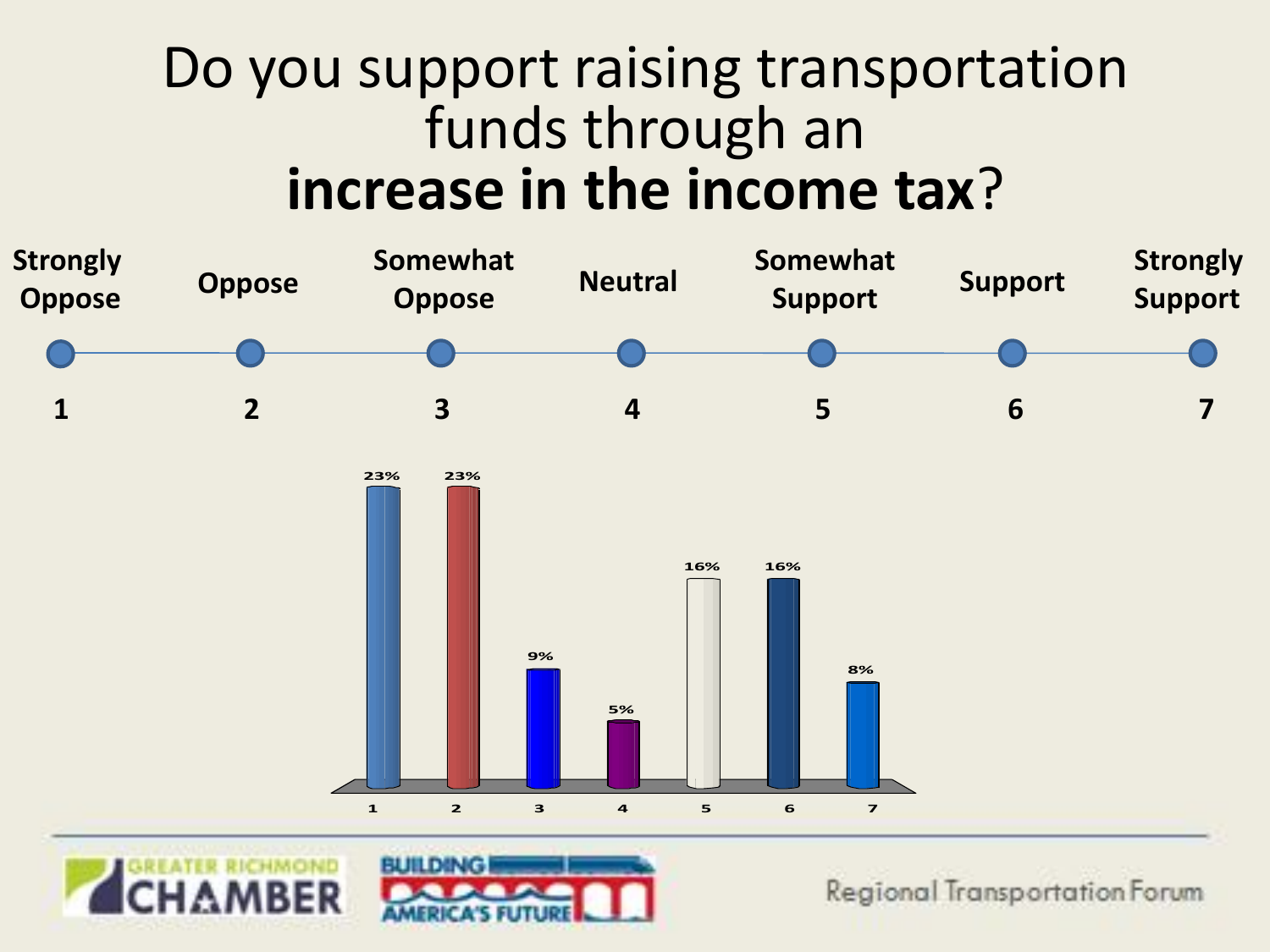#### Do you support raising transportation funds through an **increase in the statewide sales tax**?







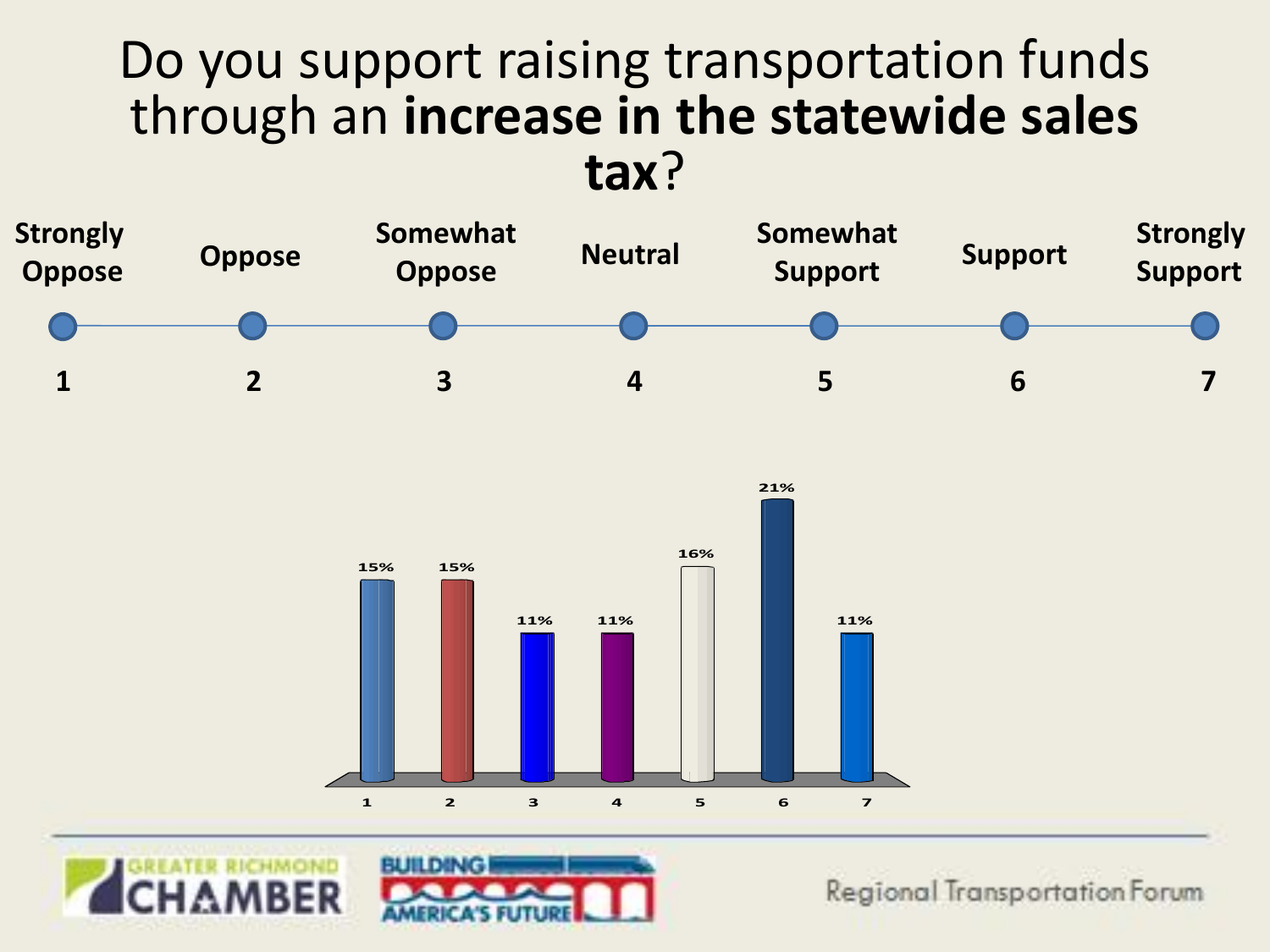### Do you support raising transportation funds through a **regional/local sales tax**?



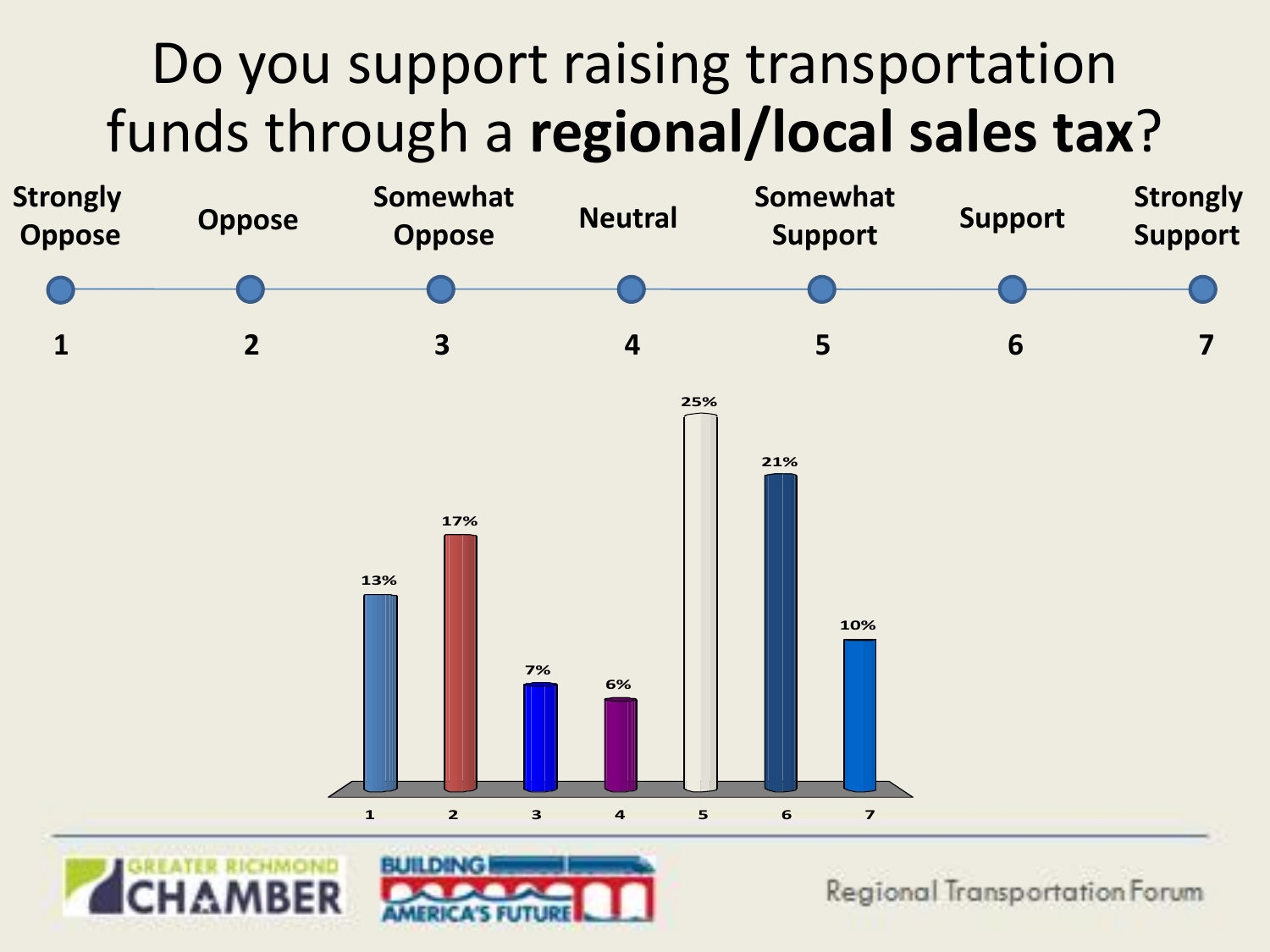## Do you support raising transportation funds by **taking part of the existing sales tax from the general fund**, reducing funds for other services?



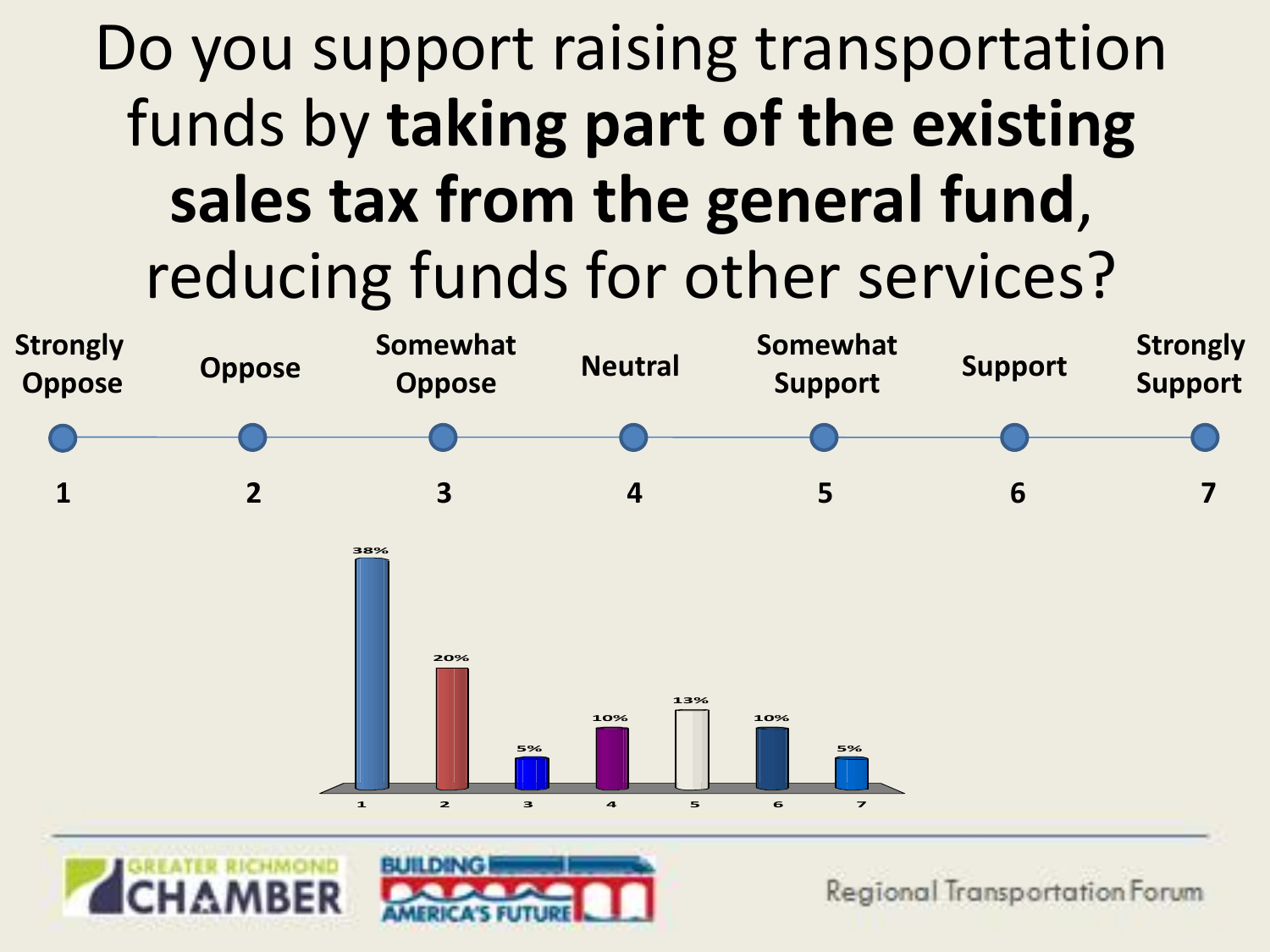## Do you support raising transportation funds through an **increase and indexing of the statewide gas tax**?

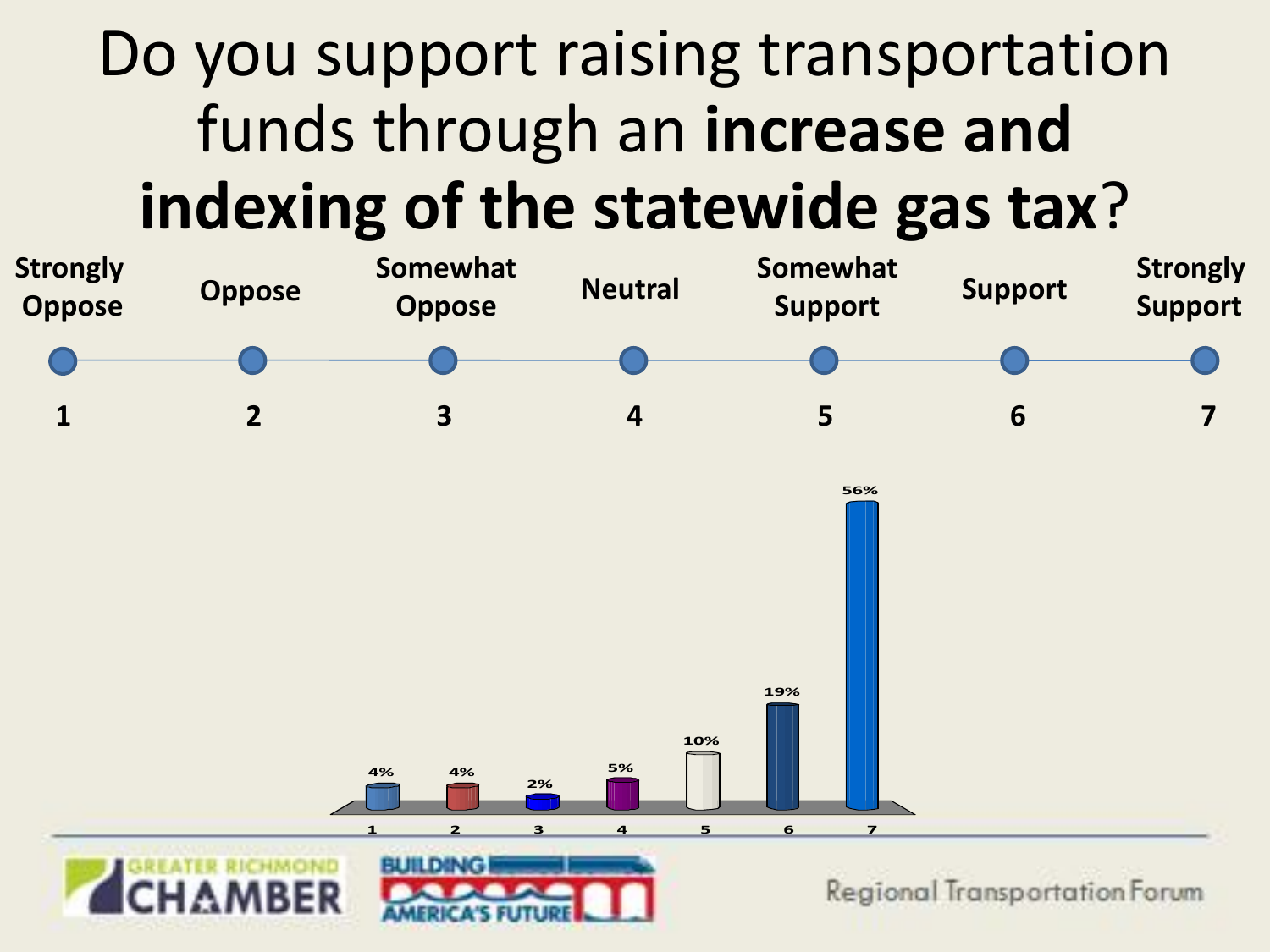## Do you support raising transportation funds through a **regional/local gas**





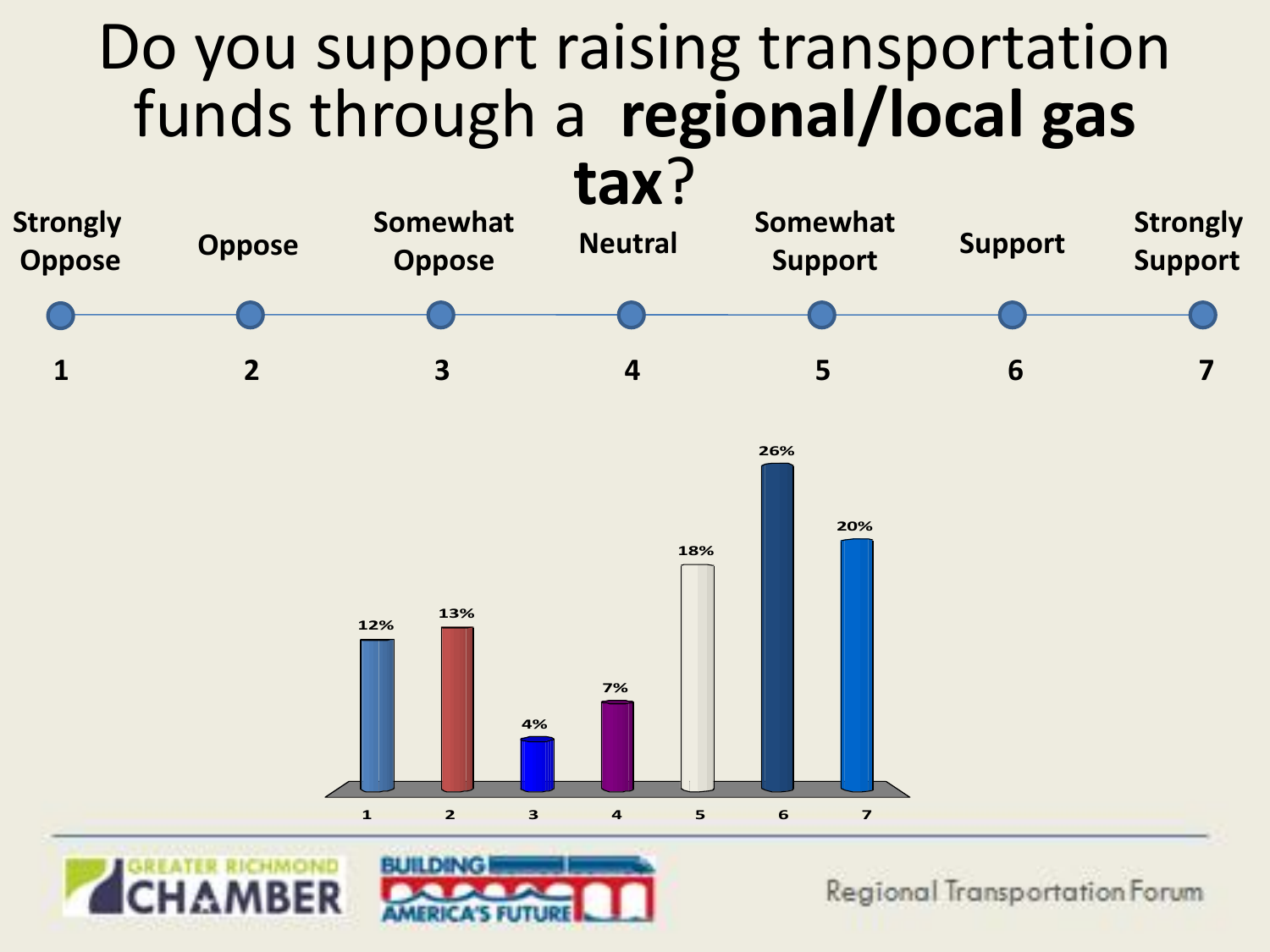### Do you support raising transportation funds through a **vehicle-miles-travelled (VMT) tax**?



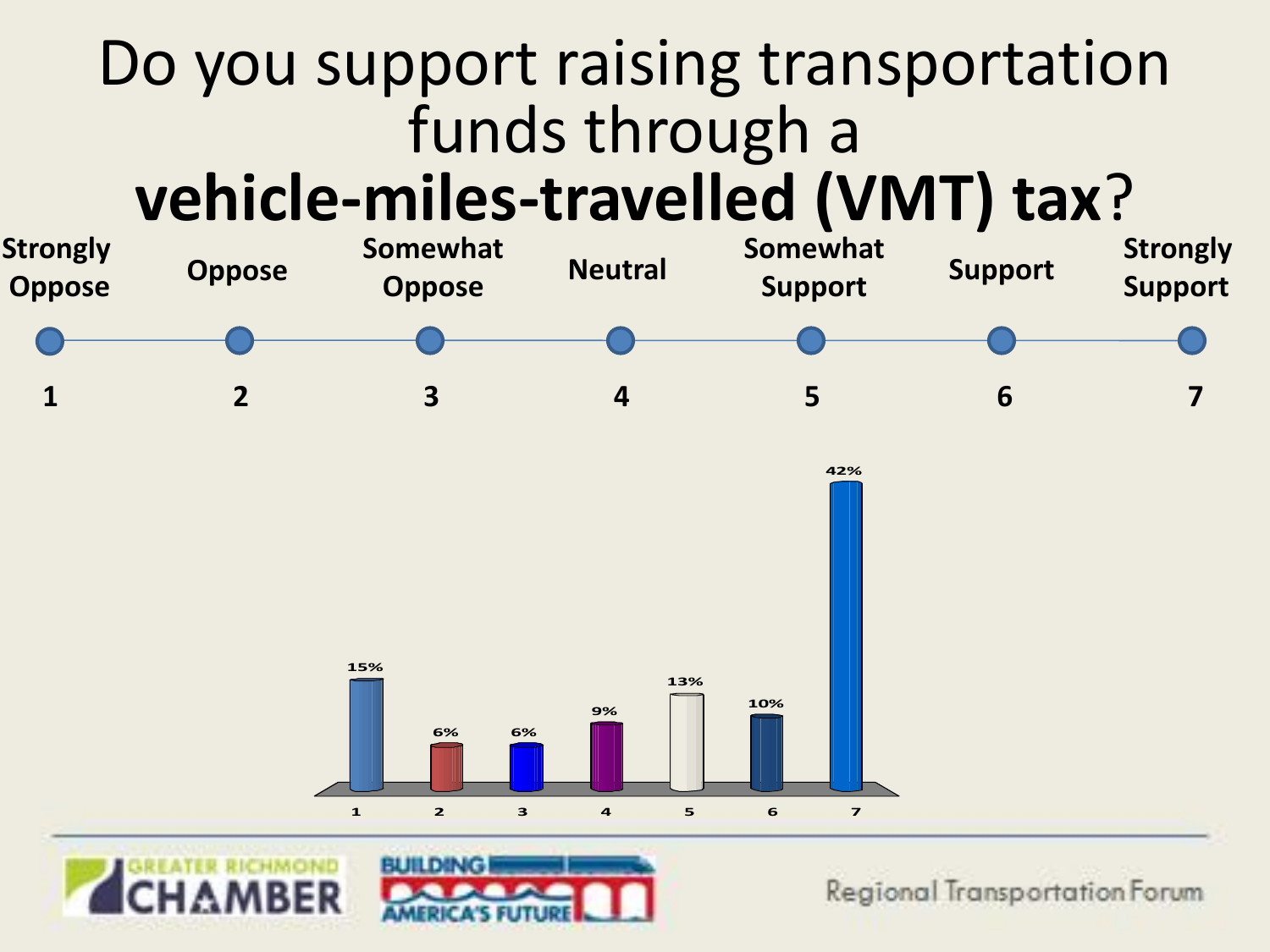



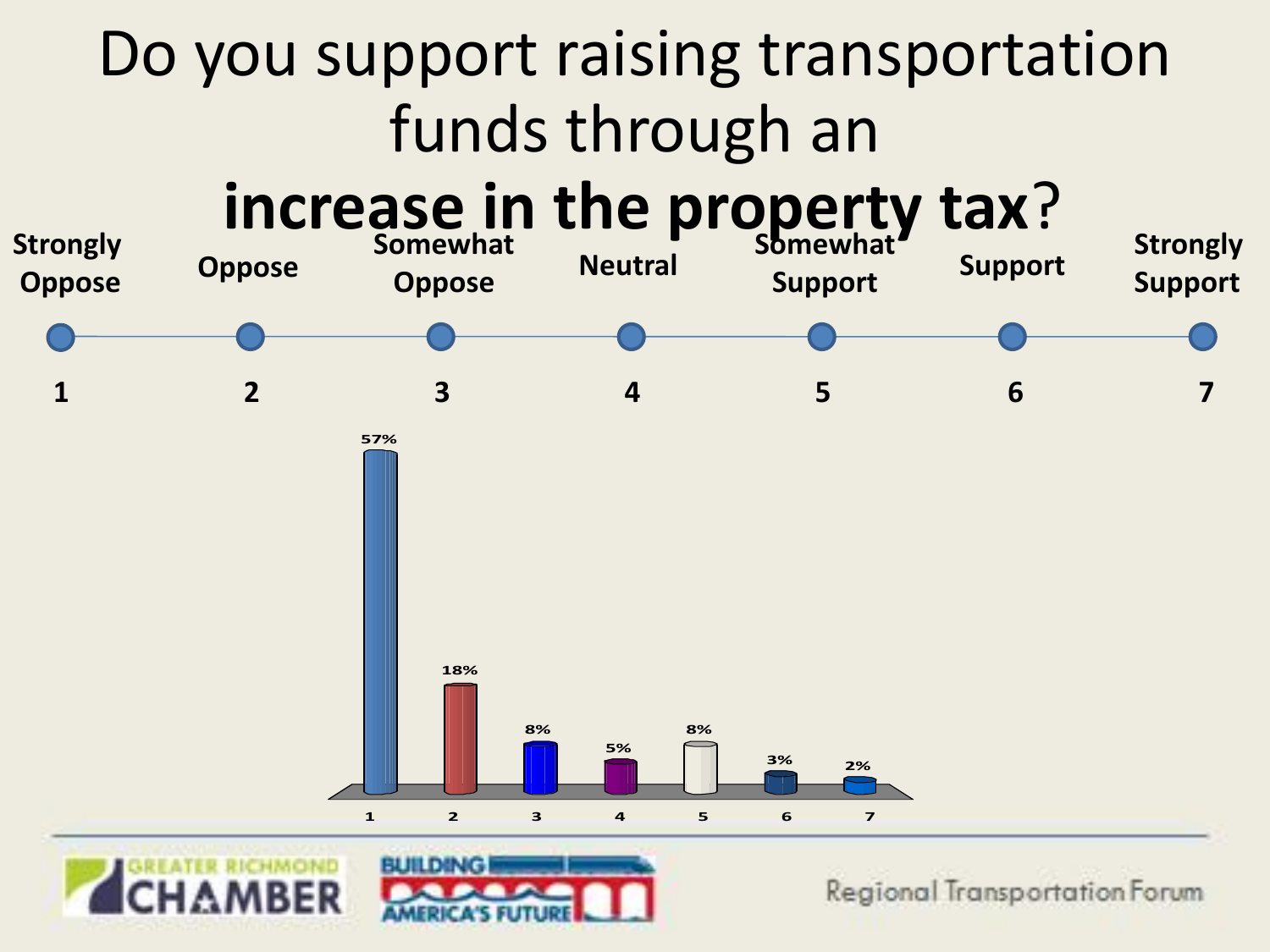#### Do you support raising transportation funds through an **array of taxes similar to those approved in HB3202**?







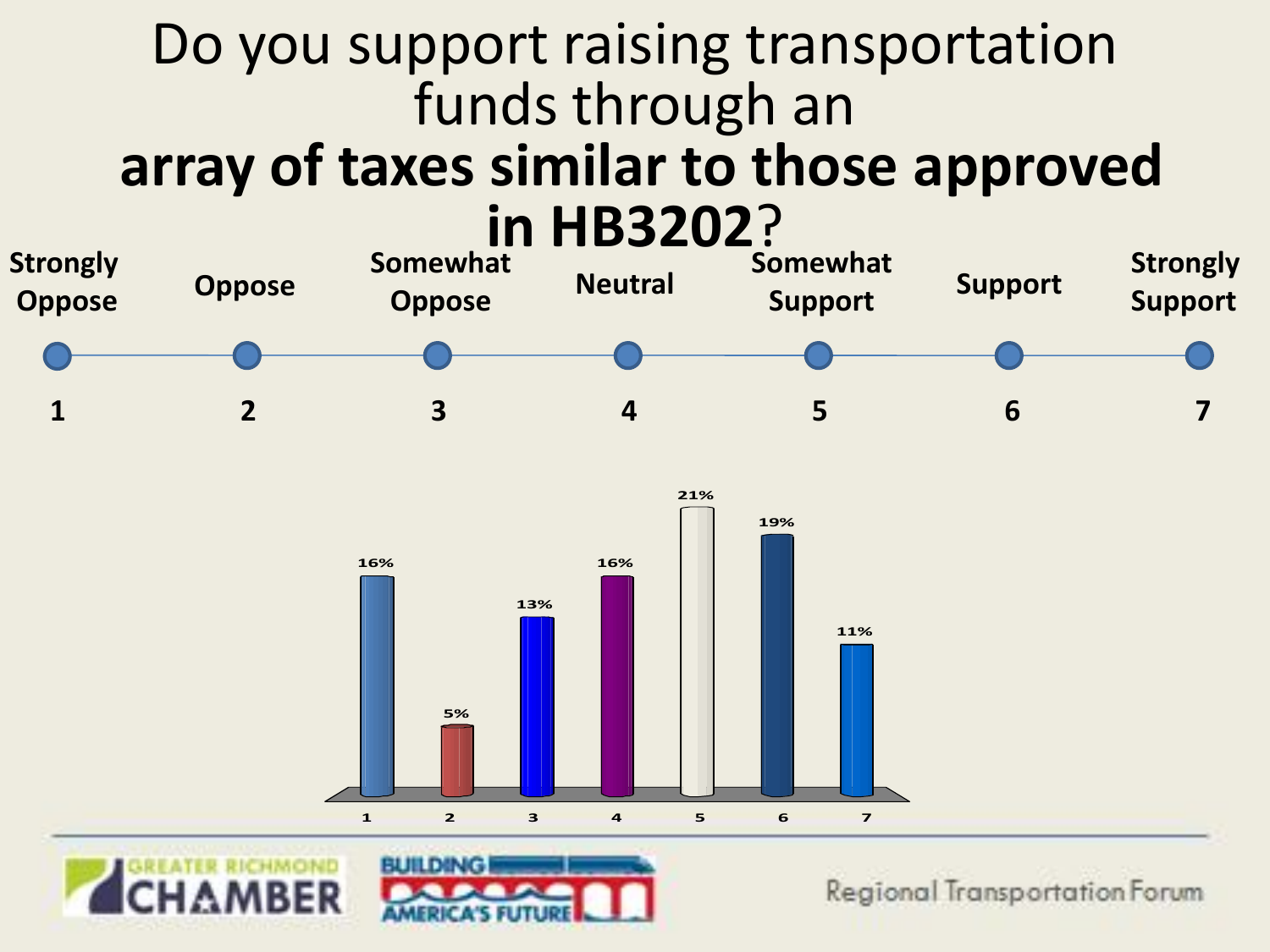# Do you support raising transportation funds through **highway tolls**?

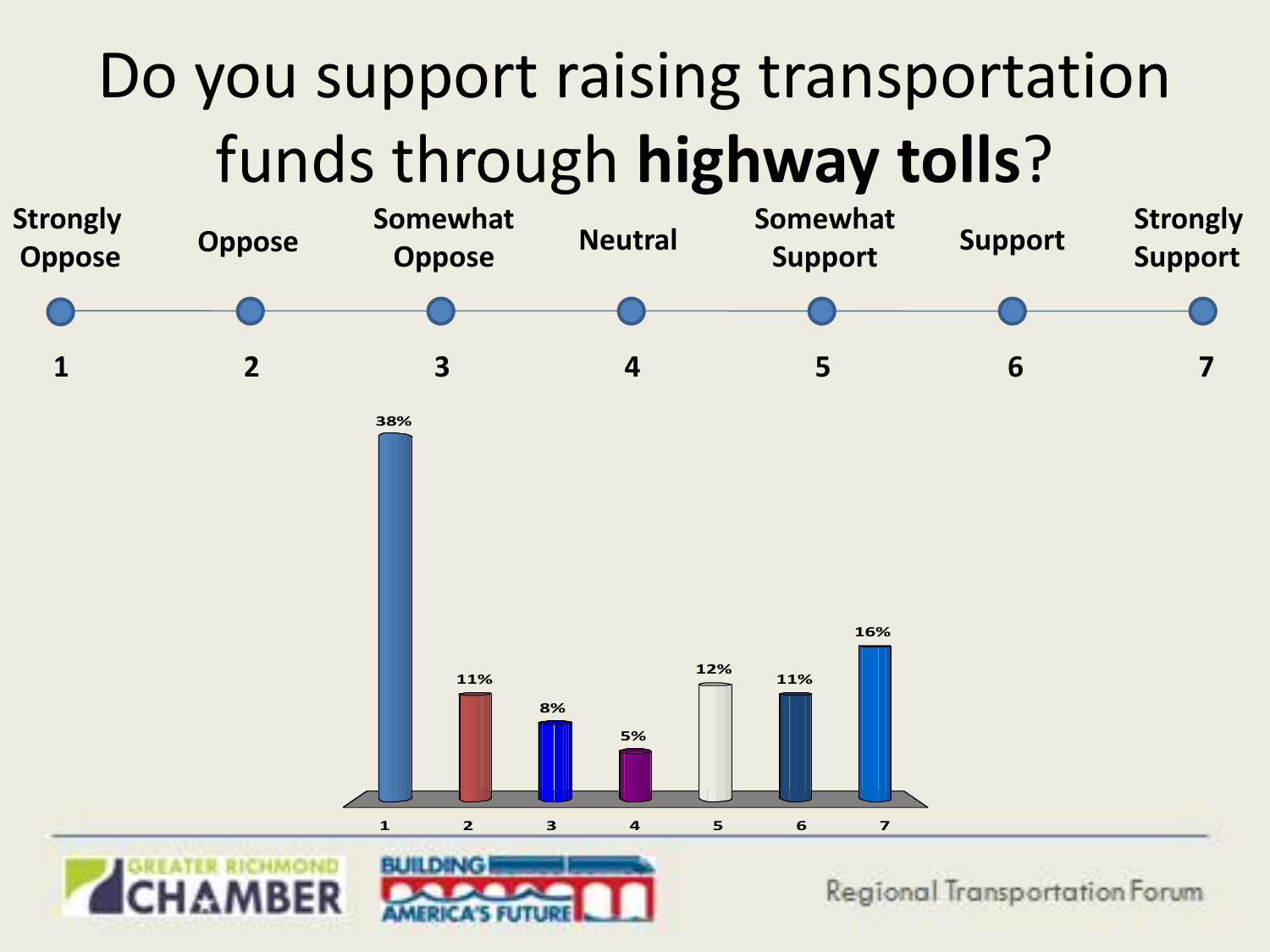#### Do you support raising transportation funds **primarily** through **increased efficiencies** in existing transportation expenditures?

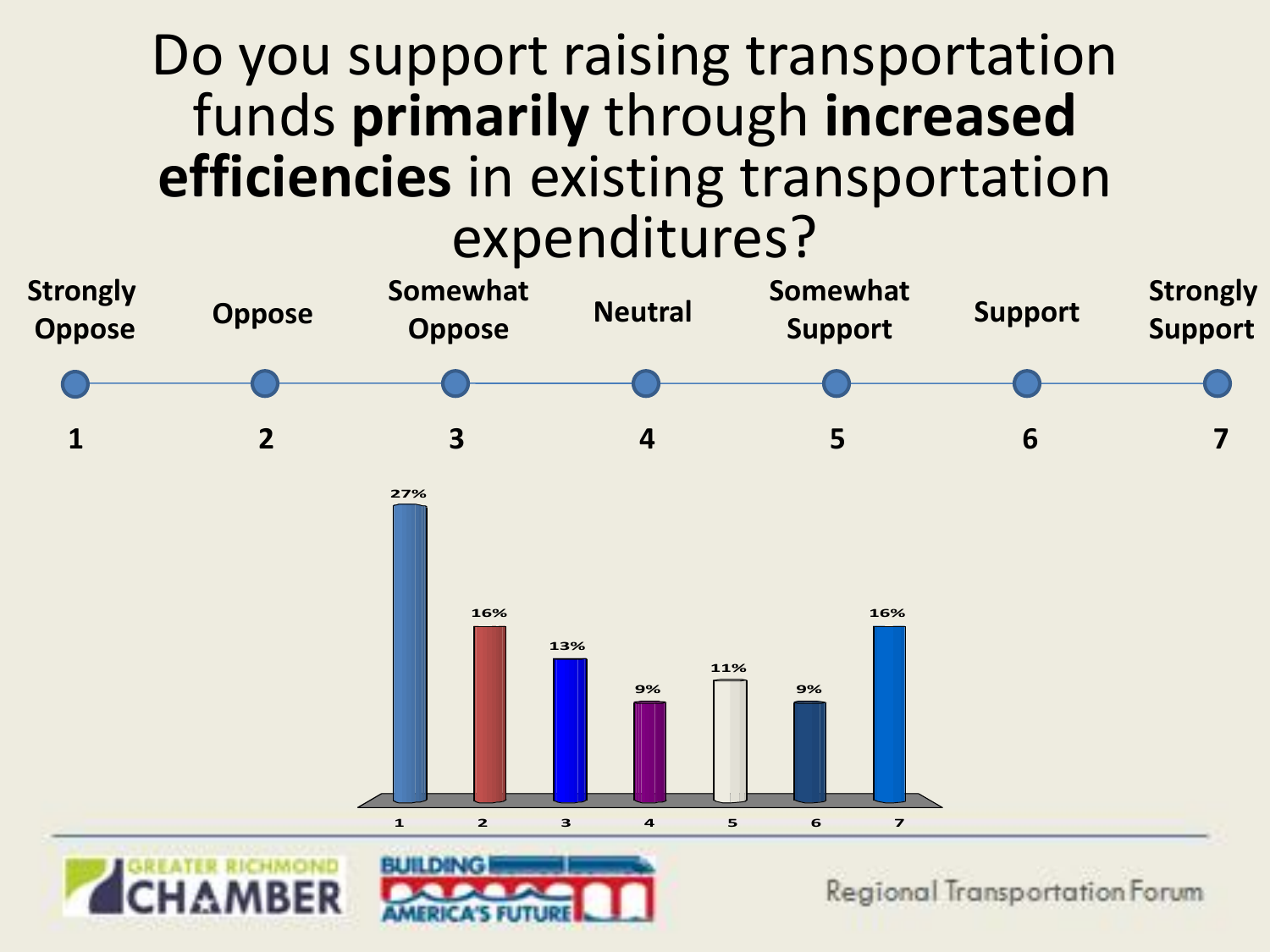Do you believe that raising transportation funds is critical, and that the specific funding mechanism is less important?